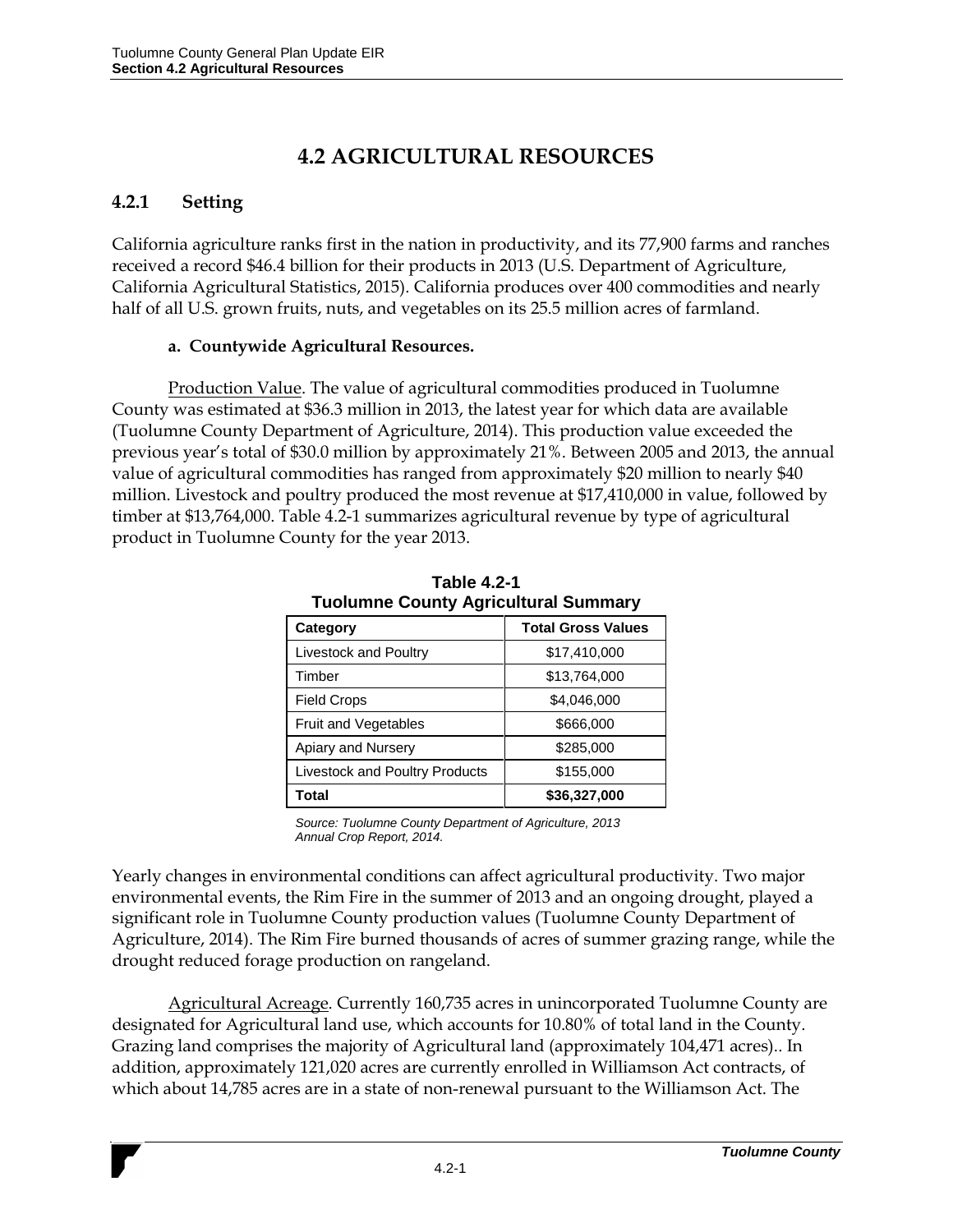Williamson Act, including the non-renewal process, is discussed in greater detail in Section 4.2.1.b (Regulatory Setting).

Conversion of Agricultural Land. Rising land values and cost of inputs (water, fuel, fertilizer, etc.) have contributed to an increase in the conversion of agricultural land to nonagricultural uses throughout California as well as the intensification of agricultural land uses, whereby lower value products are replaced by high-value crops (e.g., grazing or dry farming replaced with row crops, orchards, or vineyards). Since 1984, nearly 1.4 million acres of agricultural land in California have been converted to non-agricultural purposes (California Department of Conservation [DOC], California Farmland Conversion Report 2008-2010, April 2014). From the 2006–2008 reporting period to the 2008–2010 period, the rate of conversion slowed from 203,000 acres (DOC, January 2011, Table C-3) to 168,000 acres statewide (DOC, April 2014, Table C-3). Because the DOC does not maintain data on the acreage of farmland in Tuolumne County, it is not possible to evaluate recent countywide trends in the conversion of important farmland. The U.S. Department of Agriculture's Natural Resources Conservation Service (NRCS) also maintains a national soils database on the Web Soils Survey, which catalogues indices of soil quality such as prime farmland and Capability Class; in Tuolumne County, however, this database only covers Stanislaus National Forest and Yosemite National Park and does not extend to the western foothills region. A comprehensive soil survey for Tuolumne County is not available.

# **b. Regulatory Setting.**

## State.

*Land Conservation Act*. Better known as the Williamson Act (California Administrative Code Section 51200 et seq.), the California Land Conservation Act of 1965 creates a legal arrangement whereby private landowners contract with local governments to voluntarily restrict land to agricultural and open space uses, protecting it from unnecessary or premature conversion to urban uses. In return, restricted parcels are assessed for property tax purposes at a rate consistent with their actual use rather than potential market value, which saves landowners from 20 percent to 75 percent in property tax liability each year.

Generally, Williamson Act contracts have an initial term of ten years, with renewal occurring automatically each year thereafter. The contracts run with the land and are binding on all succeeding landowners. Land must be in an agricultural preserve in order to enter into a Williamson Act contract. Agricultural preserves under Williamson Act contract contain at least 100 contiguous acres of agricultural land unless specific findings are made. According to the Tuolumne County Regulations for Implementing the California Land Conservation Act, the minimum acreages for land uses under each contract shall be the following:

- 160 acres for dry land grazing;
- 80 acres for dry land grazing used in combination with at least 16 acres of irrigated pasture, and for recreational or open space use combined with agricultural use excluding dry land grazing; and
- 40 acres for non-prime agricultural uses excluding dry land grazing, for a combination of prime and nonprime agricultural uses, and for recreational or open space use.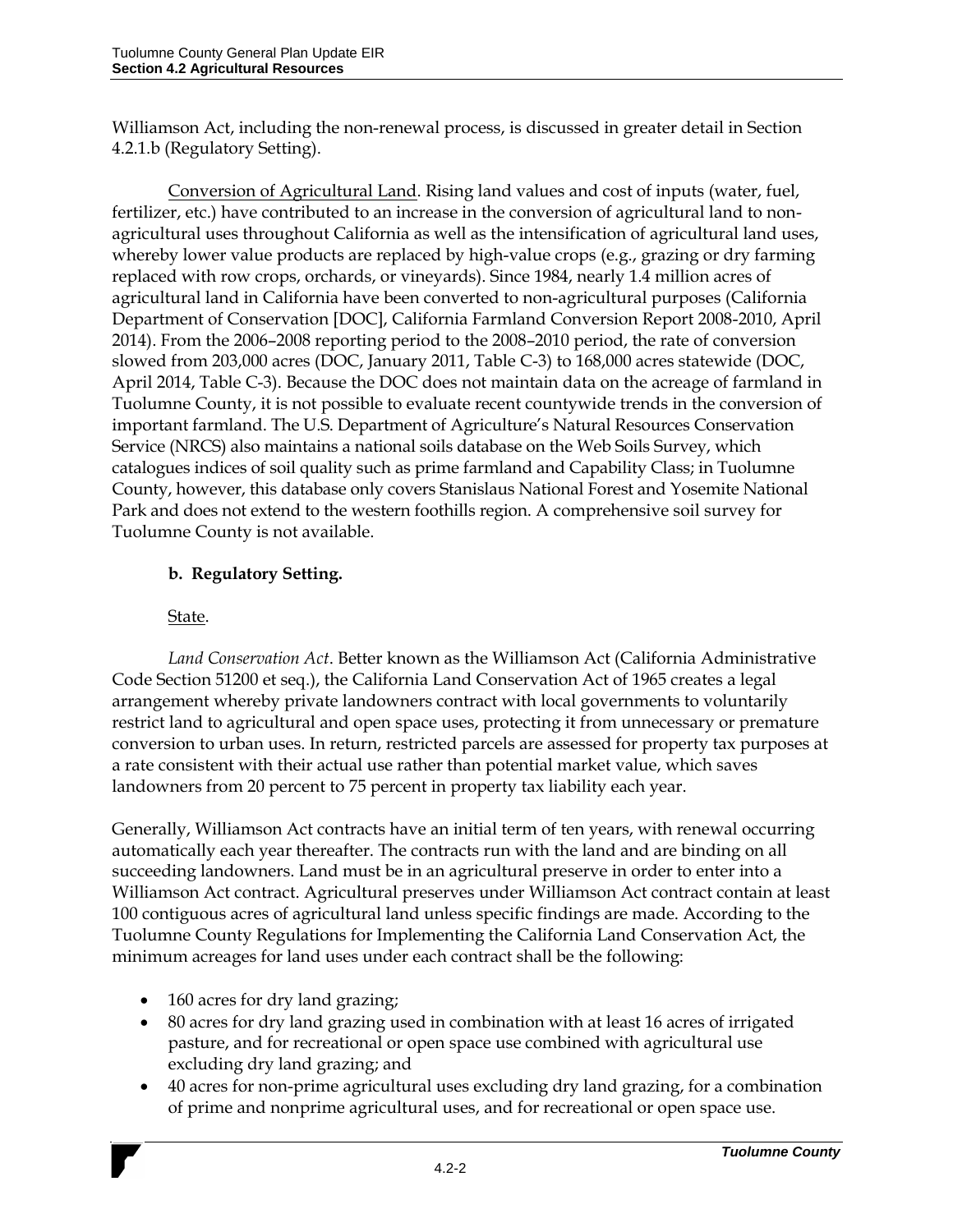Non-renewal initiations are requested either by the landowner or the local government and are often filed in anticipation of converting farmland to other uses. Most contracted land is terminated through non-renewal. Upon the expiration of the contract, the restrictions are removed and the property tax assessment, which had been gradually increasing over the previous nine year non-renewal period, returns to full market value.

As shown in Figure 4.2-1, a large portion of western Tuolumne County is currently enrolled in Williamson Act contracts. This is primarily non-prime agricultural land, mapped in an olive green color, with pockets of land in non-renewal shown in orange.

#### County.

*Right to Farm Ordinance*. Where non-agricultural land uses, especially residential development, occur adjacent to agricultural land, agricultural operations may become the subject of nuisance complaints. Tuolumne County's "Right to Farm Ordinance," located in Chapter 5.20 of the Ordinance Code, is intended to reduce the loss of agricultural resources by limiting the circumstances under which agricultural operations may be considered a nuisance. Further, the Right to Farm Ordinance is intended to promote a "good neighbor policy" between agriculturalists and residents by advising purchasers and residents of nearby property of inherent potential problems such as sounds, odors, dust, and chemicals from agricultural operations. Neighbors also are notified that they should be prepared to accept such inconveniences or discomforts as a normal and necessary aspect of living in a county with a strong rural character and a healthy agricultural sector.

## **4.2.2 Impact Analysis**

**a. Methodology and Significance Thresholds.** An impact is considered significant if physical changes that could be facilitated by buildout of the General Plan Update would result in one or more of the following conditions, which are based upon the environmental checklist in Appendix G of the CEQA Guidelines:

- *1) Convert Prime Farmland, Unique Farmland, or Farmland of Statewide Importance (Farmland), as shown on the maps prepared pursuant to the Farmland Mapping and Monitoring Program of the California Resources Agency, to non-agricultural use;*
- *2) Conflict with existing zoning for agricultural use, or a Williamson Act contract;*
- *3) Conflict with existing zoning for, or cause rezoning of, forest land (as defined in Public Resources Code section 12220(g)), timberland (as defined by Public Resources Code section 4526), or timberland zoned Timberland Production (as defined by Government Code section 51104(g));*
- *4) Result in the loss of forest land or conversion of forest land to non-forest use; and/or*
- *5) Involve other changes in the existing environment which, due to their location or nature, could result in conversion of Farmland, to non-agricultural use or conversion of forest land to non-forest use.*

This section also addresses potential land use conflicts between urban and agricultural uses.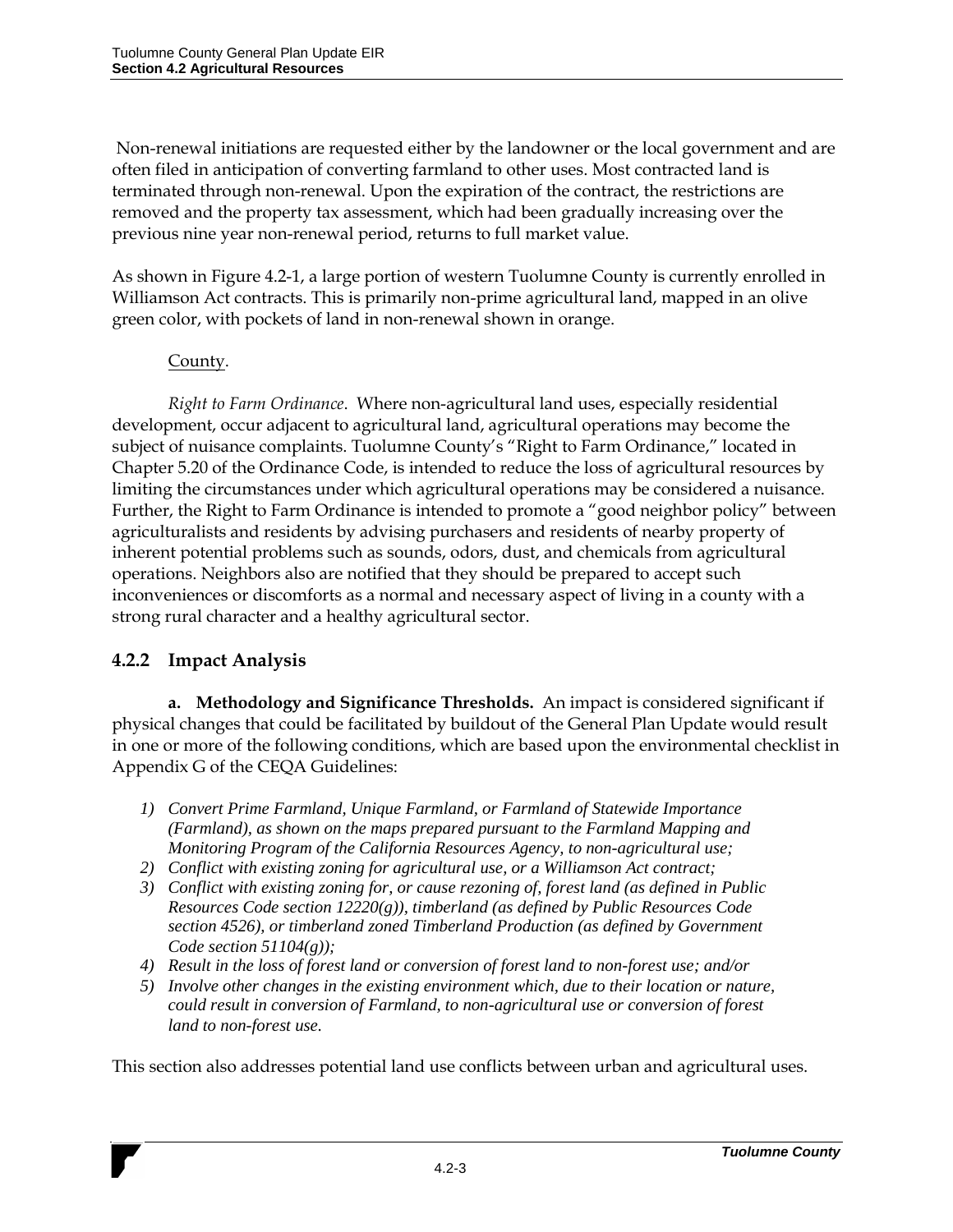#### **b. Project and Cumulative Impacts**

**Impact AG-1 The General Plan Update is intended to centralize urban development within communities and avoid disruption to agricultural lands. Although 4,509 acres of Agricultural land would be redesignated to other land uses, the majority of this area is already developed with residential uses. Proposed policies also would conserve agricultural resources. However, new development may result in conversion of Important Farmland. Impacts would be Class I,** *significant and unavoidable***.**

The General Plan Update has been formulated to reflect the Distinctive Communities Growth Scenario that the County's Board of Supervisors adopted in August 2012, which is intended to centralize urban development within communities and protect rural agricultural lands. While the General Plan Update would allow rural development primarily on the fringe of defined communities, such development would be clustered or grouped together to make the best use of infrastructure and avoid disruption to agricultural lands and environmentally sensitive areas. Therefore, the guiding vision of the General Plan Update would limit the loss of agricultural resources.

In accordance with this growth scenario, the proposed land uses in the updated Land Use Element designate where agricultural uses may occur in the unincorporated County. The General Plan Update designates a total of 156,226acres of Agricultural land, a reduction of 4,509 acres (2.8%) from the 160,735 acres designated under the 1996 General Plan. The 4,509 Agricultural acres slated for redesignation consist of small parcels of five acres or less (and predominantly less than one acre) that are mostly located within or adjacent to existing communities. The majority of these parcels would be designated for residential uses and in most cases are currently developed with a residence. Of the remaining undeveloped parcels that the General Plan Update would redesignate for residential uses, it is anticipated that a portion of these parcels would stay agricultural in practice: the Large Lot Residential, Rural Residential, Homestead, and Estate Residential land use designations allow for low-density residential development while maintaining areas of open space dedicated to agricultural pursuits, grazing, or left undisturbed. Furthermore, the vast majority of agricultural land near communities in Tuolumne County is grazing land, not cultivated farmland that has greater value for crop production and could be classified as Important Farmland. However, because the DOC has not mapped Important Farmland in the County, it is not possible to quantify the conversion of Important Farmland that could result from redesignation of Agricultural land to residential uses.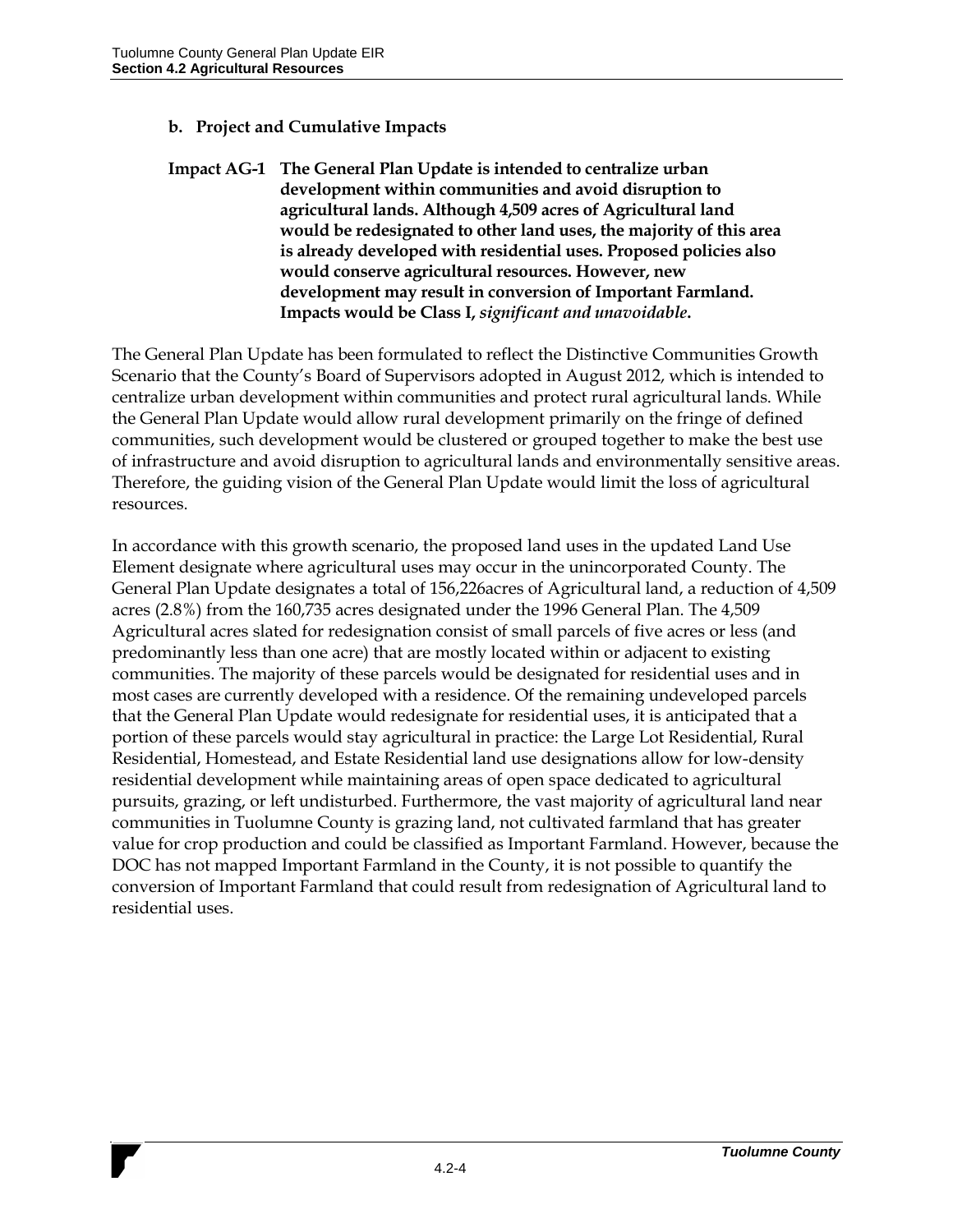Non-Enrolled WA Non Renewable WAS Non Prime Ag **Water** 

Williamson Act Contract Lands

> Figure 4.2-1 *Tuolumne County*





*Imagery provided by Google and its licensors © 2015. US Department of Conservation, 2013.*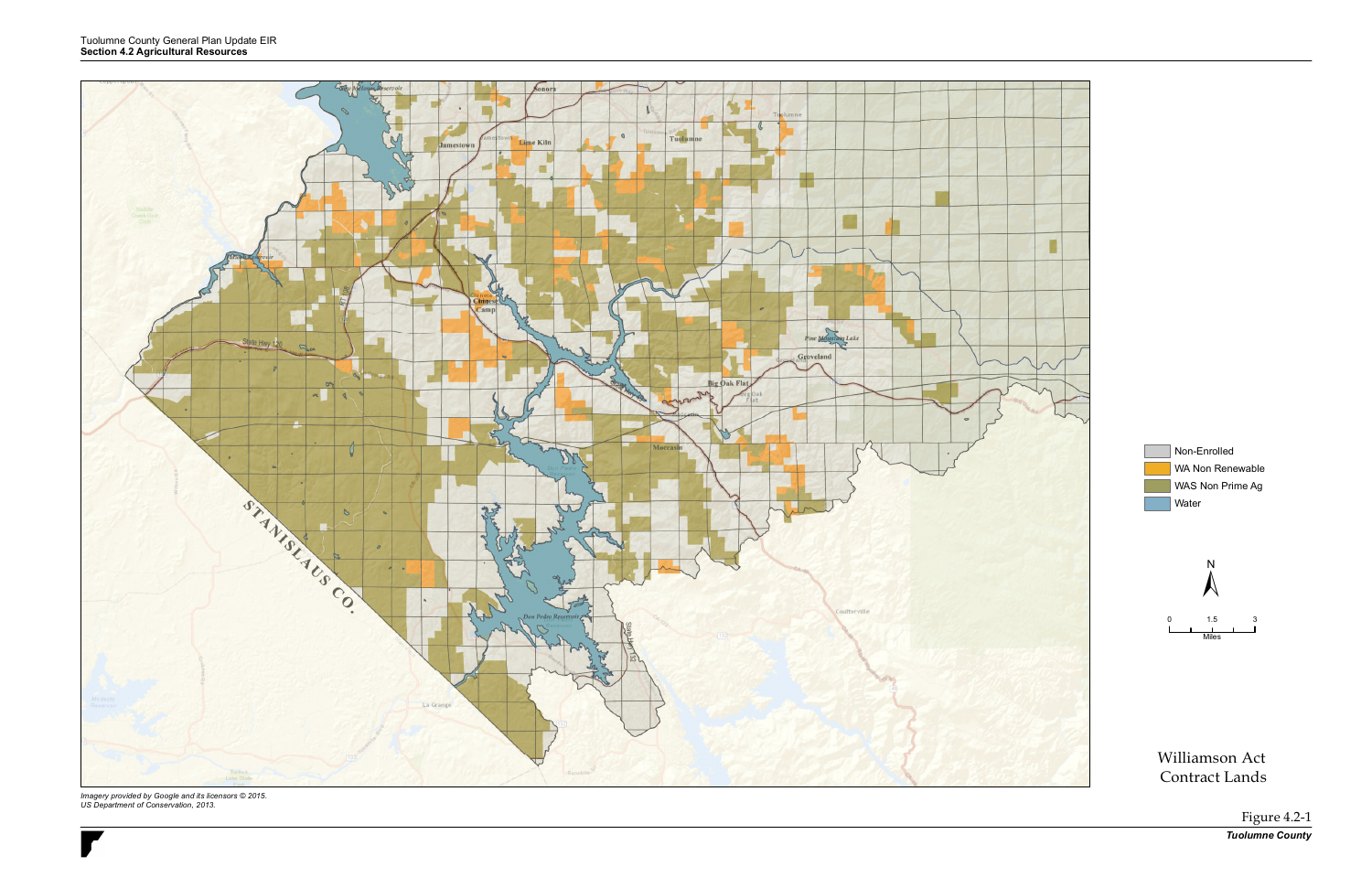Although the existing Policy 11.A.1 in the Agricultural Resources Element directs the County to avoid conversion of agricultural lands that are designated for Agricultural use, the proposed Policy 11.A.2 would facilitate conversion of agricultural lands to urban uses. This policy would exempt the following types of parcels from policies to avoid conversion of Agricultural land:

- Areas designated Agricultural that are less than 160 acres and surrounded by land designated other than Agricultural or Public that is managed for open space uses; and
- Parcels that are less than 80 acres, located within 500 feet of a public water main, and adjacent to land designated High Density Residential, Medium Density Residential, Low Density Residential, Mixed Use, Neighborhood Commercial, General Commercial, or Heavy Commercial.

By allowing for development on certain agricultural parcels near urban uses, Policy 11.A.2 would direct conversion of agricultural lands to appropriate areas, but could potentially lead to conversion of Important Farmland.

The proposed project also includes amendments to Title 17 of the County's Ordinance Code, consistent with Policies 11.E.1 through 11.E.3 in the updated Agricultural Resources Element, which would expand the range of economic activities allowed on land zoned for agriculture. These amendments would allow agritourism activities that complement local agricultural production and special events that are "accessory to the agricultural use of the land." Specifically, the amendments to Title 17 would allow the following permitted uses in the Exclusive Agricultural, Thirty-Seven Acre Minimum (AE-37), Exclusive Agricultural, Eighty Acre Minimum (AE-80) and Exclusive Agricultural, One Hundred Sixty Acre Minimum (AE-160) zoning districts:

- One guesthouse per parcel;
- Agricultural marketing facilities or activities;
- Agricultural by-product processing facilities accessory to agricultural operations, including commercial composting facilities;
- U-pick operations;
- Bed and breakfast establishments within a permitted single-family dwelling, not to exceed six guest bedrooms;
- Farm stay, not to exceed six guest bedrooms;
- Guest ranch, not to exceed six guest bedrooms or accommodations for 20 persons, whichever is less;
- Educational workshops, craft demonstrations, or demonstration gardens accessory to the agricultural use;
- Commercial events;
- Seasonal activities such as crop mazes, pumpkin patches, and berry harvests;
- Petting zoo accessory to the primary agricultural use;
- Roadside stand up to 1,500 square feet in area;
- Energy-generating facilities accessory to the agricultural use; and
- Reservoirs for storage of water by a public utility.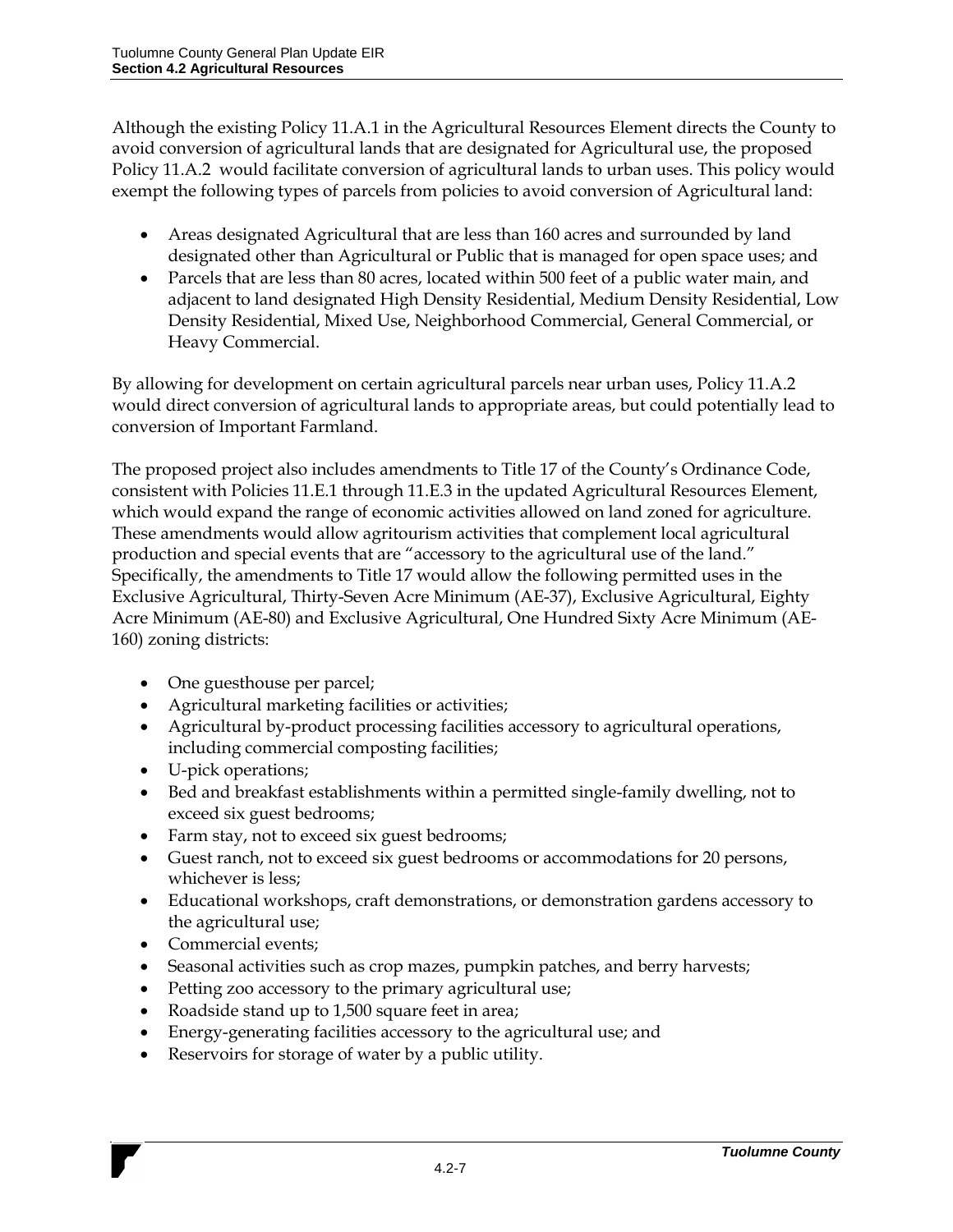These changes are also proposed in amendments to Tuolumne County's regulations for implementing the Williamson Act in Resolution 106-04. The same additional uses also would be allowed in the General Agricultural zoning districts, except for guesthouses, roadside stands, energy-generating facilities, and reservoirs. All Residential Estate zoning districts also would allow agricultural processing facilities, U-pick operations, bed and breakfasts, private stables, and timber operations. On larger parcels zoned for Residential Estate use, additional uses would be permitted: agricultural marketing facilities; agricultural by-product processing facilities; U-pick operations; educational workshops, craft demonstrations, and demonstration gardens; and seasonal events. Moreover, the proposed amendments to Title 17 would increase the range of conditionally permitted agritourism activities.

The construction of additional agricultural facilities, such as guesthouses, roadside stands, energy-generating facilities, and composting facilities, could result in a minor loss of land used for agricultural production. However, the amendments to Title 17 would limit conversion of farmland by restricting the size of bed and breakfast establishments, farm stays, and roadside stands, and by requiring that other new agricultural facilities be accessory to the primary agricultural use. Furthermore, the proposed allowance for a broader range of productive activities on agricultural land would increase the economic value of land for agriculture and decrease long-term pressure for urban development, without substantially reducing the acreage of agricultural resources in Tuolumne County.

As listed below, the General Plan Update also has numerous goals, policies, and implementation programs that would reduce impacts related to the conversion of agricultural lands. The updated Land Use Element contains the following policies and implementation programs to conserve agricultural lands.

| Policy 1.A.11  | Promote the stability and productivity of agricultural lands, forest land and<br>industries in Tuolumne County                                                                                                                                                                                                                                                |
|----------------|---------------------------------------------------------------------------------------------------------------------------------------------------------------------------------------------------------------------------------------------------------------------------------------------------------------------------------------------------------------|
| Implementation |                                                                                                                                                                                                                                                                                                                                                               |
| Program 1.A.d  | Areas Between Defined Communities. Designate land between defined<br>communities for non-urban land uses, such as agriculture, timber<br>management, mining, public facilities, open space or rural residential<br>development, to protect the individual character of each defined community<br>and to maintain distinct boundaries between the communities. |
| Implementation |                                                                                                                                                                                                                                                                                                                                                               |
| Program 1.A.m  | Conserve Agricultural and Forest Lands. Establish standards for the<br>conversion of lands designated as Agricultural (AG) or Timber Production<br>(TPZ) or other forest lands by the General Plan Land Use Diagrams to other<br>land use designations.                                                                                                       |

The updated Agricultural Resources Element contains the following goals, policies, and implementation programs to limit impacts to agricultural resources:

*Policy 11.A.1 Avoid the conversion of agricultural lands from the Agricultural (AG) General Plan land use designation and compatible zonings.*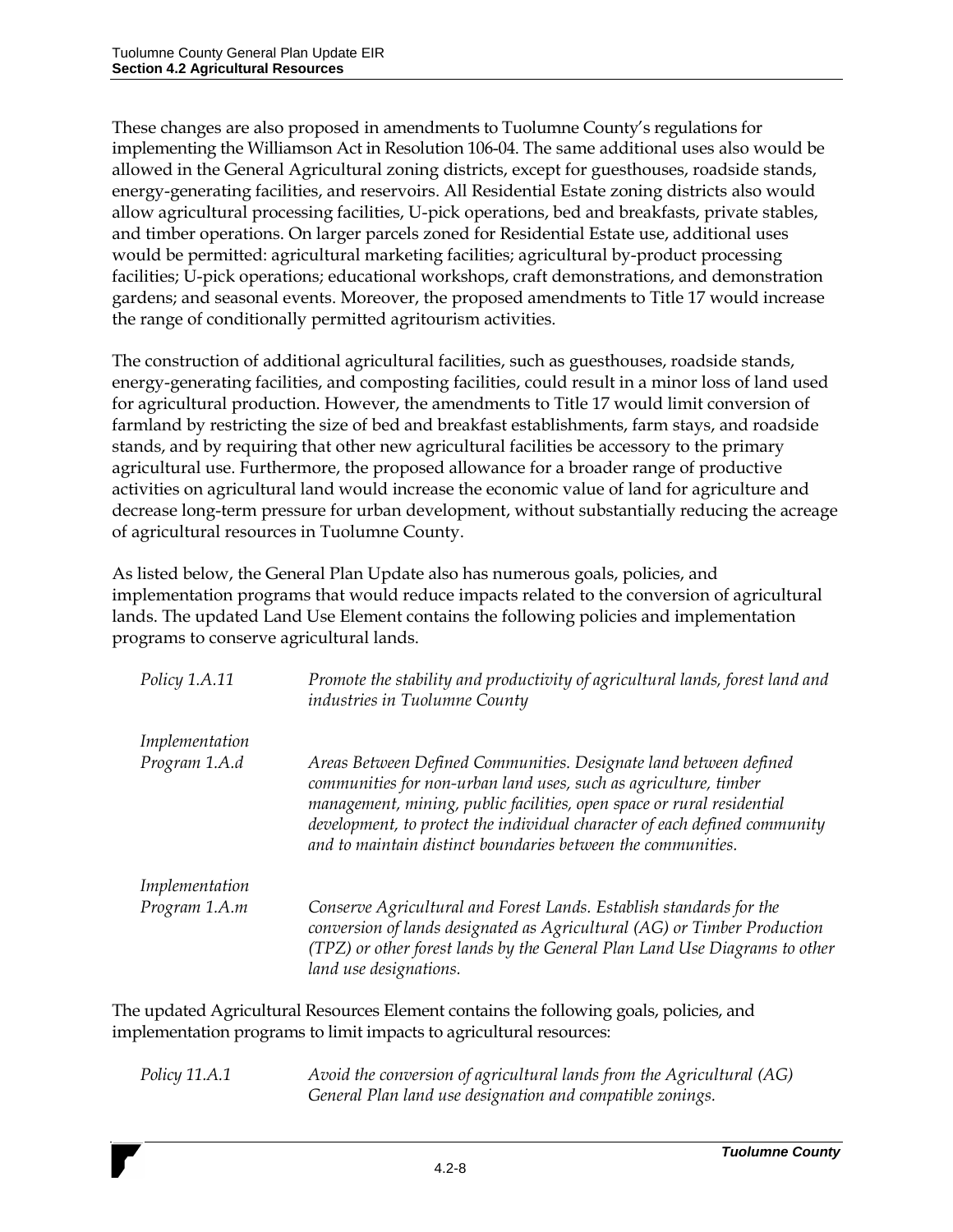| Goal 11.B                        | Stabilize agricultural use at the urban fringe.                                                                                                                                                                                                                       |
|----------------------------------|-----------------------------------------------------------------------------------------------------------------------------------------------------------------------------------------------------------------------------------------------------------------------|
| Policy 11.B.1                    | Limit intrusion of urban development into agricultural areas.                                                                                                                                                                                                         |
| Policy 11.B.2                    | Reduce economic pressure for conversion of agricultural land.                                                                                                                                                                                                         |
| Policy 11.B.3                    | Limit the intrusion of growth-inducing public services, such as public sewer<br>systems and potable public water, into agricultural areas.                                                                                                                            |
| Policy 11.B.4                    | Encourage development of non-agricultural lands before development of land<br>designated Agricultural (AG) by the General Plan land use diagrams.                                                                                                                     |
| Implementation<br>Program 11.B.a | Make Findings Prior to Approving Expansion of Urban Growth Boundaries.<br>Make one of the following findings before approving expansion of urban growth<br>boundaries established on the General Plan land use diagrams:                                              |
|                                  | The proposed development would not result in reduced productivity or<br>1.<br>increased costs of an agricultural operation.                                                                                                                                           |
|                                  | The proposed development would not contribute to the deterioration of<br>2.<br>the rural setting, agricultural landscape, and operation practices of the<br>adjacent agricultural areas.                                                                              |
|                                  | The community's need for the development in the proposed location is<br>3.<br>so important as to justify an exception to the policies and<br>implementation programs contained within this Element.                                                                   |
| Implementation                   |                                                                                                                                                                                                                                                                       |
| Program 11.B.c                   | Reduce Pressure to Convert Agricultural Land. Allow uses accessory to or that<br>complement agricultural operations as permitted or conditional uses in order to<br>make agricultural operations more profitable and reduce pressure to convert<br>agricultural land. |
| Goal 11.E                        | Encourage the development of agritourism enterprises in Tuolumne County.                                                                                                                                                                                              |
| Policy 11.E.1                    | Encourage agritourism activities that complement local agricultural production<br>and promote tourism.                                                                                                                                                                |
| Policy 11.E.3                    | Allow special events, such as weddings and other public gatherings, on<br>agricultural lands when such events are accessory to the agricultural use of the<br>land.                                                                                                   |
| Policy 11.E.5                    | Allow farm stays, bed and breakfasts, guest ranches and similar opportunities<br>for people to experience a rural lifestyle on agricultural lands.                                                                                                                    |
| Policy 11.E.6                    | Allow recreational uses on agricultural land where such uses are compatible<br>with on-site agricultural enterprises.                                                                                                                                                 |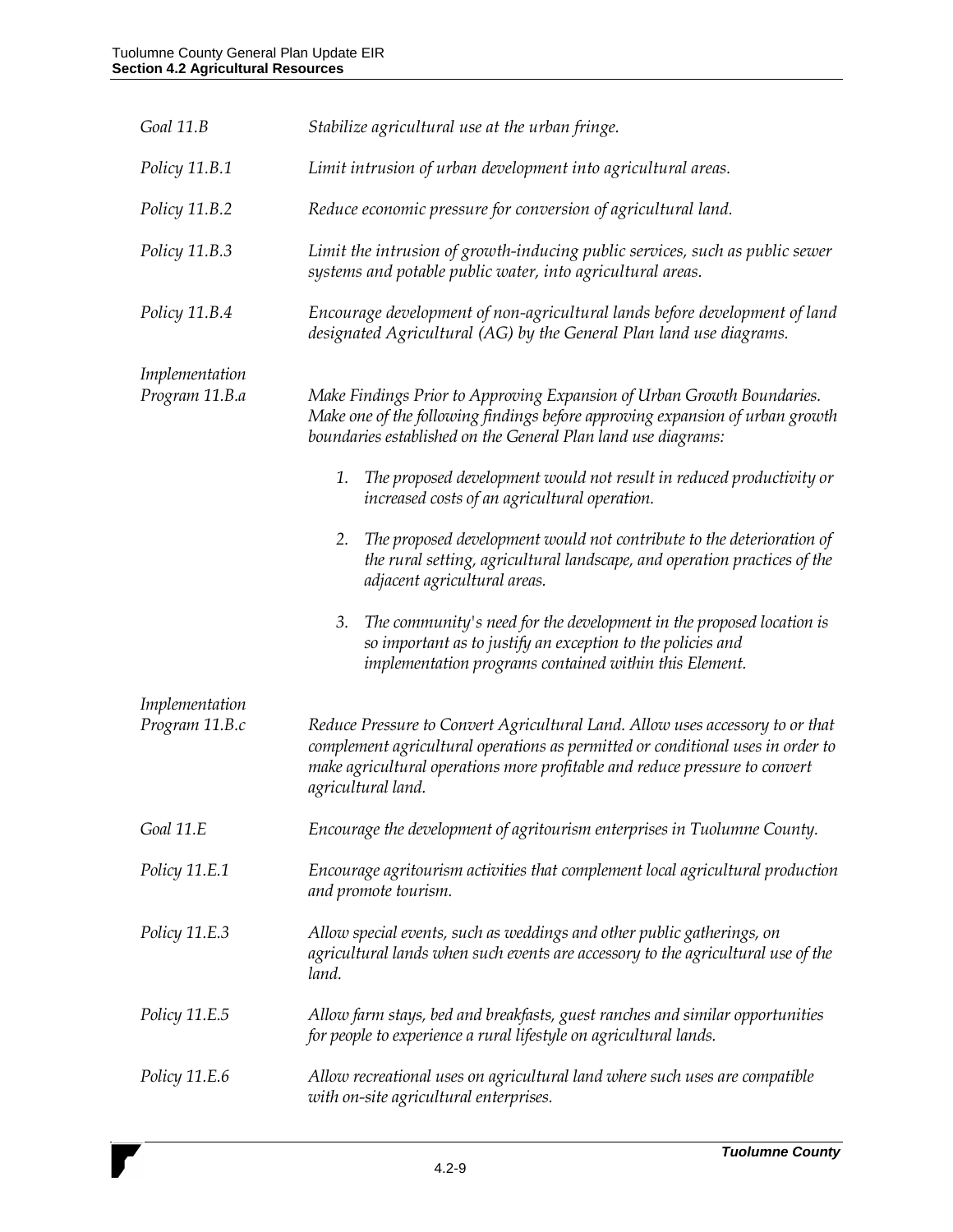Implementation of the goals and policies of the General Plan Update listed above would reduce impacts from the conversion of agricultural lands. However, buildout under the General Plan Update has the potential to convert Important Farmland at the fringe of urban communities. New development could encroach on soils that could support agricultural production. Because the actual magnitude of conversion of Important Farmland cannot be determined, impacts would be potentially significant.

Mitigation Measures. No measures are available to mitigate the loss of agricultural lands, as the potential loss of Important Farmland cannot be quantified.

Significance after Mitigation. Impacts would be significant and unavoidable.

**Impact AG-2 Although the General Plan Update would redesignate 1,194 acres of timberland, this land would remain in timber production under the Public land use designation. Proposed policies also would protect timber resources from urban development. Impacts from the rezoning or loss of timber land would be Class III,** *less than significant***.**

The Distinctive Communities Growth Scenario that guides the General Plan Update would channel growth toward existing urban communities and away from rural areas, which would reduce pressure for development of productive timberland. Under the updated Land Use Element, 85,848 acres would be designated as Timberland, a reduction of 1,194 acres (1.4%) from the 87,042 acres designated under the 1996 General Plan. The acreage of designated Timberland would decrease due to publicly owned parcels in the eastern portion of Tuolumne County that would remain in timber production under the Public land use designation. Although this change in land use designation would cause a redesignation of 1,194 acres of existing timberland, it would not translate to a loss of productive timber resources. The remaining 85,848 acres of designated Timberland would still be available for timber production subject to Federal land management policies. Furthermore, the proposed amendments to Section 17.42.090 of the Tuolumne County Ordinance Code would encourage owners of timberland to rezone to timberland production (TPZ) by reducing the minimum allowable size of TPZ parcels from 160 to 37 acres. The proposed policies shown below also are intended to conserve timber resources.

The updated Natural Resources Element contains the following goals, policies, and implementation programs to conserve timber resources.

*Goal 4.A Encourage the conservation and management of timberlands through incentive programs while conforming with California forest practice law. Policy 4.A.1 Encourage retention of existing, and management of new timberlands by continuing to provide tax incentives to timberland owners, such as Timberland Production (TPZ) zoning or other State or Federal incentive programs that may be offered to conserve timberlands.*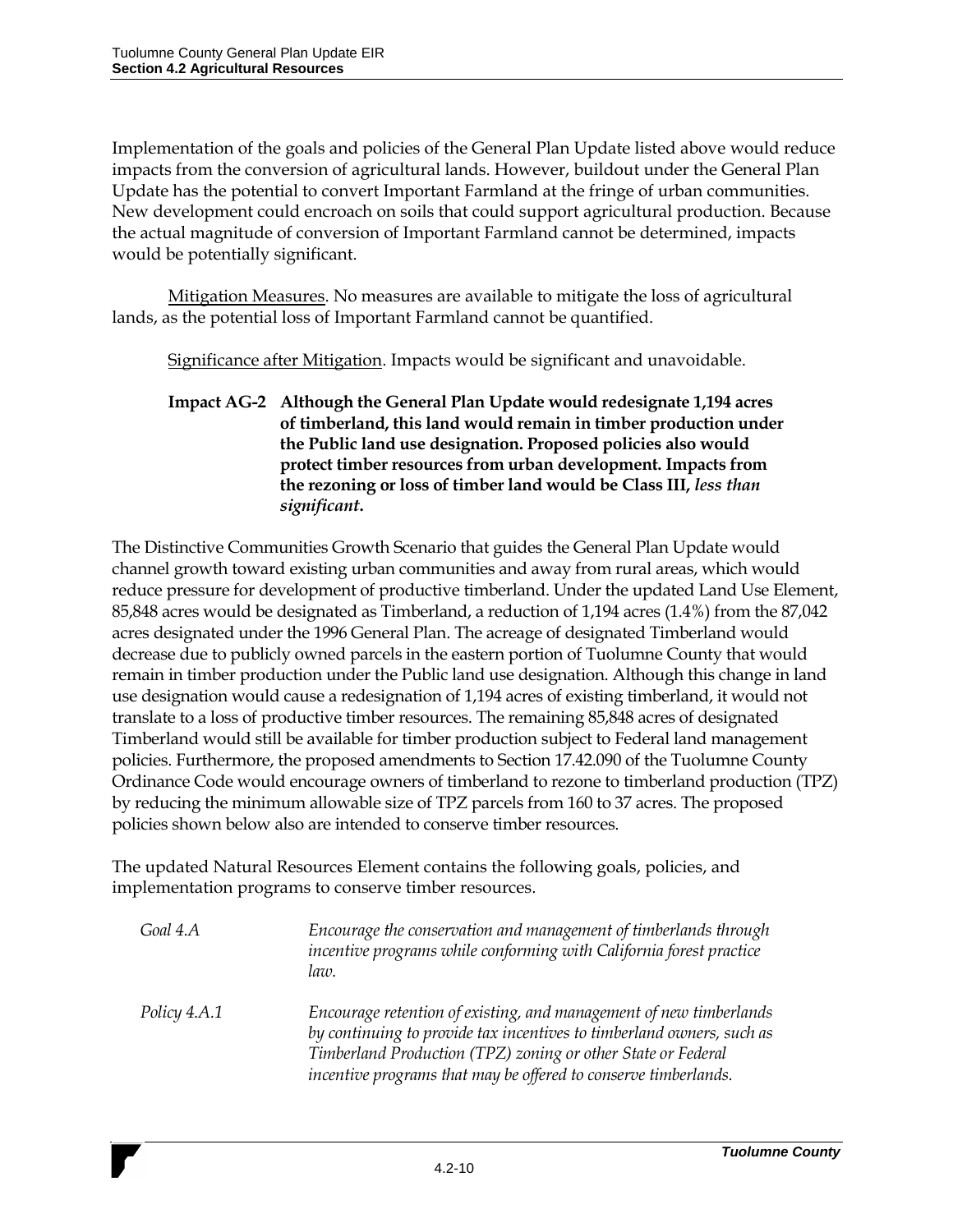| Encourage owners of timberlands which do not qualify for property tax<br>incentives to continue timber production through such incentives as<br>recognition programs, or other local, State or Federal incentive<br>programs that may become available. |
|---------------------------------------------------------------------------------------------------------------------------------------------------------------------------------------------------------------------------------------------------------|
| Discourage the development of incompatible land uses on lands<br>adjacent to commercial timberlands.                                                                                                                                                    |
|                                                                                                                                                                                                                                                         |
| Discourage Incompatible Land Uses on Lands Adjacent to                                                                                                                                                                                                  |
| Timberlands. Encourage the siting of proposed new urban residential<br>development (HDR, MDR, LDR and MU land use designations) on                                                                                                                      |
| land that is not adjacent to commercial timberlands.                                                                                                                                                                                                    |
|                                                                                                                                                                                                                                                         |

With implementation of the goals and policies of the General Plan Update as listed above, impacts related to forest land and timber resources would be less than significant.

Mitigation Measures. No mitigation is required.

Significance after Mitigation. Impacts would be less than significant without mitigation.

#### **Impact AG-3 Future development under the General Plan Update could conflict with Williamson Act contracts on some properties. Impacts would be Class I,** *significant and unavoidable***.**

As shown in Figure 4.2-1, a substantial portion of western Tuolumne County is under Williamson Act contracts for the preservation of agricultural land. Properties under Williamson Act contract are generally located in rural areas, although a small number of properties occur in the vicinity of communities such as East Sonora, Jamestown, and Tuolumne. Based on the locations of Williamson Act parcels shown in Figure 4.2-1 and of the parcels with proposed land use changes, the General Plan Update would redesignate individual Agricultural parcels that are currently under Williamson Act contracts to residential uses.

By restricting the communities of Jamestown, Columbia, East Sonora, and Tuolumne to urban development boundaries, the General Plan Update would reduce potential conflicts with Williamson Act contracts and prevent the loss of agricultural resources to the extent feasible. In addition, the proposed policies shown below would recognize that more restrictive requirements under the Williamson Act prevail over conflicting development regulations and would allow accessory agritourism activities on properties under contract. This allowance for agritourism would increase the economic potential of agricultural land, reducing the pressure for property owners to file for non-renewal and convert their land to urban development. Even if property owners file for non-renewal, the Williamson Act would require that the full ten-year period of the contract elapse before it expires.

The updated Agricultural Resources Element contains the following policies and implementation programs which would mitigate potential conflicts with Williamson Act contracts: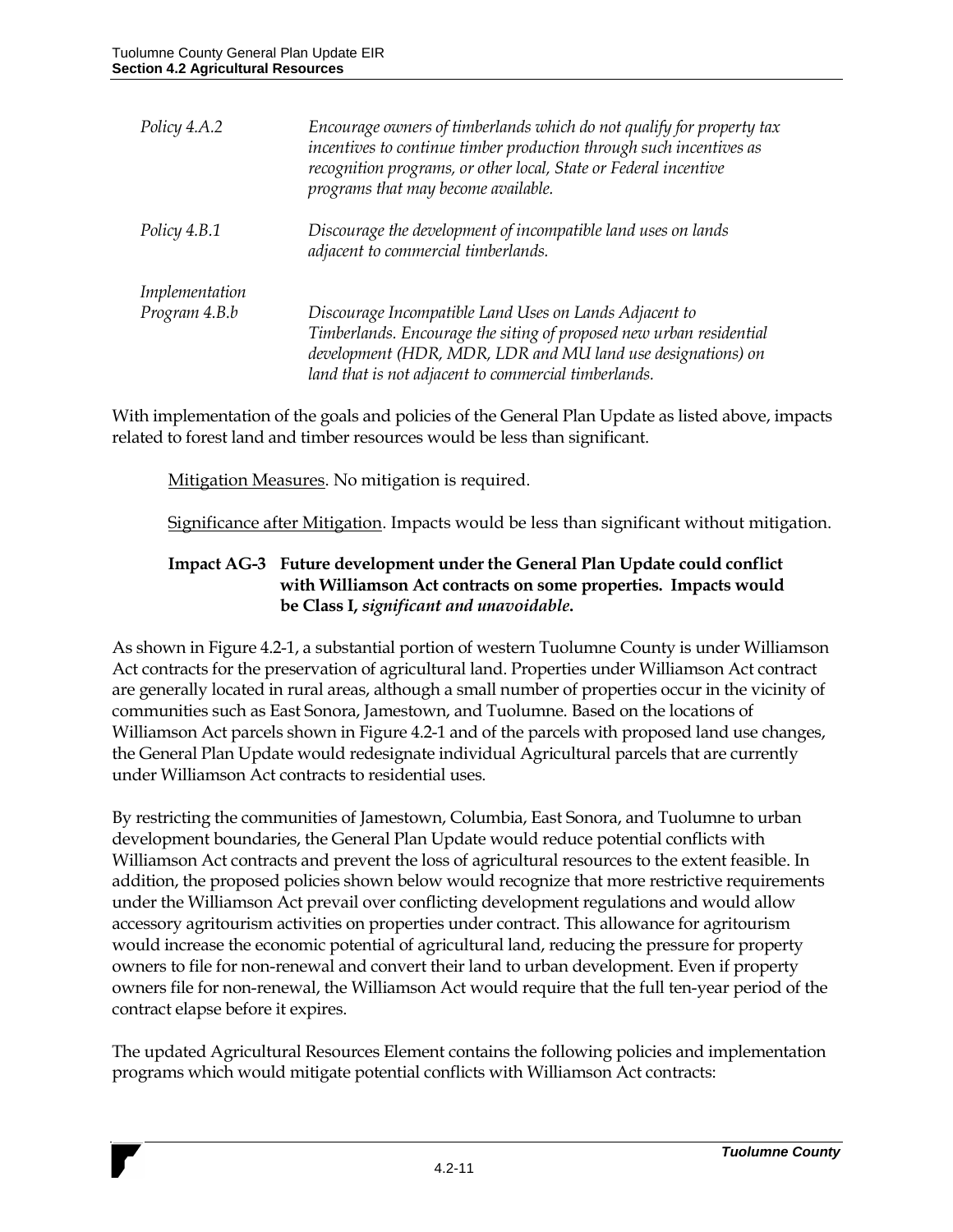| Policy 11.A.4                    | New development adjacent to land designated Agricultural (AG) by the<br>General Plan land use diagrams shall provide a buffer on the development<br>site so the new development would not be substantially detrimental to<br>adjacent agricultural operations consistent with Implementation Program<br>11.A.d.                                                                                                                                                                                                                                                                                                                                                                                                                                                                                            |
|----------------------------------|------------------------------------------------------------------------------------------------------------------------------------------------------------------------------------------------------------------------------------------------------------------------------------------------------------------------------------------------------------------------------------------------------------------------------------------------------------------------------------------------------------------------------------------------------------------------------------------------------------------------------------------------------------------------------------------------------------------------------------------------------------------------------------------------------------|
| Implementation<br>Program 11.A.d | Provide Buffers from Adjacent Agricultural Land. Development proposed<br>adjacent to land designated Agricultural (AG) by the General Plan land use<br>diagrams shall provide a buffer from the agricultural land. The buffer shall be<br>200 feet in width and located on the development site. No residential or non-<br>agricultural buildings may be erected in the buffer area as long as the<br>adjacent land remains designated Agricultural (AG). The buffer may be<br>reduced in width by the Board of Supervisors after considering the<br>recommendation of the Agricultural Advisory Committee if such a reduction<br>is determined appropriate based upon the topography, vegetation, roads or<br>other physical features of the buffer area or other factors considered by the<br>Committee. |
| Policy 11.B.2                    | Reduce economic pressure for conversion of agricultural land.                                                                                                                                                                                                                                                                                                                                                                                                                                                                                                                                                                                                                                                                                                                                              |
| Implementation<br>Program 11.B.a | Make Findings Prior to Approving Expansion of Urban Growth Boundaries.<br>Make one of the following findings before approving expansion of urban growth<br>boundaries established on the General Plan land use diagrams:                                                                                                                                                                                                                                                                                                                                                                                                                                                                                                                                                                                   |
|                                  | The proposed development would not result in reduced productivity or<br>1.<br>increased costs of an agricultural operation.                                                                                                                                                                                                                                                                                                                                                                                                                                                                                                                                                                                                                                                                                |
|                                  | The proposed development would not contribute to the deterioration of<br>2.<br>the rural setting, agricultural landscape, and operation practices of the<br>adjacent agricultural areas.                                                                                                                                                                                                                                                                                                                                                                                                                                                                                                                                                                                                                   |
|                                  | The community's need for the development in the proposed location is<br>so important as to justify an exception to the policies and<br>implementation programs contained within this Element.                                                                                                                                                                                                                                                                                                                                                                                                                                                                                                                                                                                                              |
| Implementation<br>Program 11.B.b | Refer Applications to the Agricultural Advisory Committee. Refer applications<br>for discretionary land use entitlements submitted to the Community Resources<br>Agency proposing development of parcels that are zoned AE (AE-37, AE-80 or<br>AE-160), are at least 37 gross acres in area and are located adjacent to land<br>designated for Agricultural (AG) use to the Agricultural Advisory Committee<br>for review and recommendation regardless of the General Plan land use<br>designation of the parcel to allow an opportunity to comment on impacts to<br>adjacent agricultural land.                                                                                                                                                                                                          |

## *Implementation*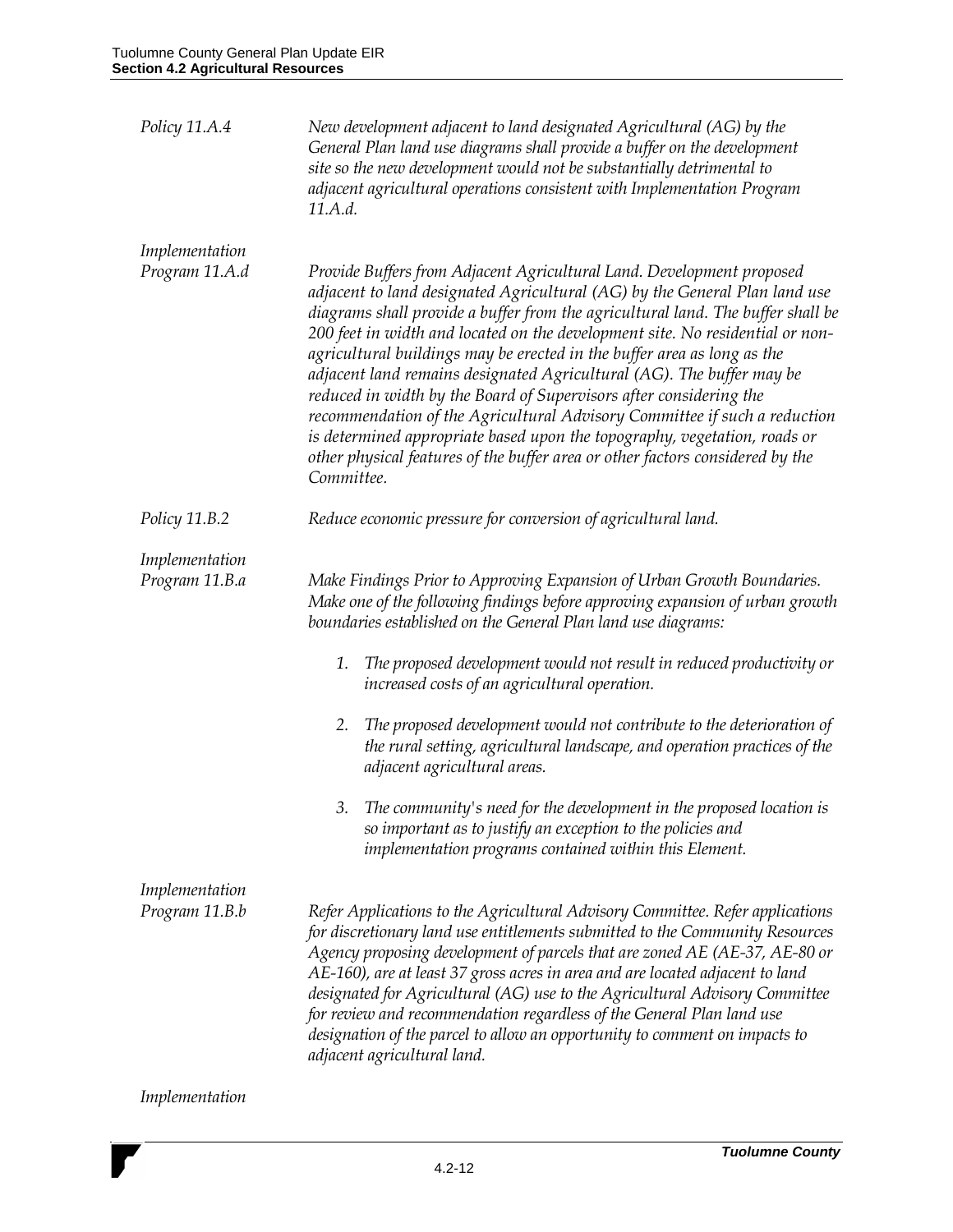| Program 11.B.c | Reduce Pressure to Convert Agricultural Land. Allow uses accessory to or that<br>complement agricultural operations as permitted or conditional uses in order to<br>make agricultural operations more profitable and reduce pressure to convert<br>agricultural land.                                                                                                                                                  |
|----------------|------------------------------------------------------------------------------------------------------------------------------------------------------------------------------------------------------------------------------------------------------------------------------------------------------------------------------------------------------------------------------------------------------------------------|
| Policy 11.D.3  | Recognize that it is the express intent of this goal not to conflict with or<br>supersede any conditions set forth under state laws or county ordinances or<br>resolutions adopted pursuant to the California Land Conservation Act<br>(Williamson Act) of 1965, as amended. Where conflicts exist between<br>development regulations and Williamson Act contracts, the more<br>restrictive requirements will prevail. |
| Policy 11.E.2  | Allow agritourism activities on land zoned for agriculture (A or AE) or<br>land that is subject to the Williamson Act land conservation program when<br>such activities are accessory to the primary agricultural use of the land.                                                                                                                                                                                     |
| Implementation |                                                                                                                                                                                                                                                                                                                                                                                                                        |
| Program 11.E.b | Amend Williamson Act Regulations. Amend Resolution 106-04 to allow<br>agritourism activities as compatible or conditional uses on land in the<br>Williamson Act land conservation program when such activities are<br>accessory to the primary agricultural use of the land.                                                                                                                                           |

The proposed project would apply Policy 11.D.3 by amending Tuolumne County's regulations for implementing the Williamson Act in Resolution 106-04. In the event of conflicts between the County's implementing regulations or zoning ordinance with the Williamson Act, the amended regulations would ensure that the more restrictive of the regulations shall prevail. Policy 11.B.2 and its accompanying implementation programs also would reduce pressure to convert agricultural land, including land under Williamson Act. Implementation programs 11.B.a through 11.B.c would carry out this policy by requiring findings prior to the expansion of urban growth boundaries, referring applications for discretionary land use development on certain agricultural parcels to the Agricultural Advisory Committee, and allowing uses accessory to or complementary to agricultural operations as permitted or conditional uses in order to make operations more profitable.

Adherence to these proposed policies and compliance with the cancellation requirements defined by the Williamson Act program would reduce conflicts with Williamson Act land. In the long term, however, the proposed redesignation of Agricultural to residential land uses may facilitate development of agricultural properties that are currently under Williamson Act contract. Therefore, impacts would be potentially significant.

Mitigation Measures. Under the proposed land use plan that would allow urban development within communities and rural residential development in surrounding areas, no mitigation is available to prevent the potential loss of Williamson Act contracts.

Significance after Mitigation. Impacts would be significant and unavoidable.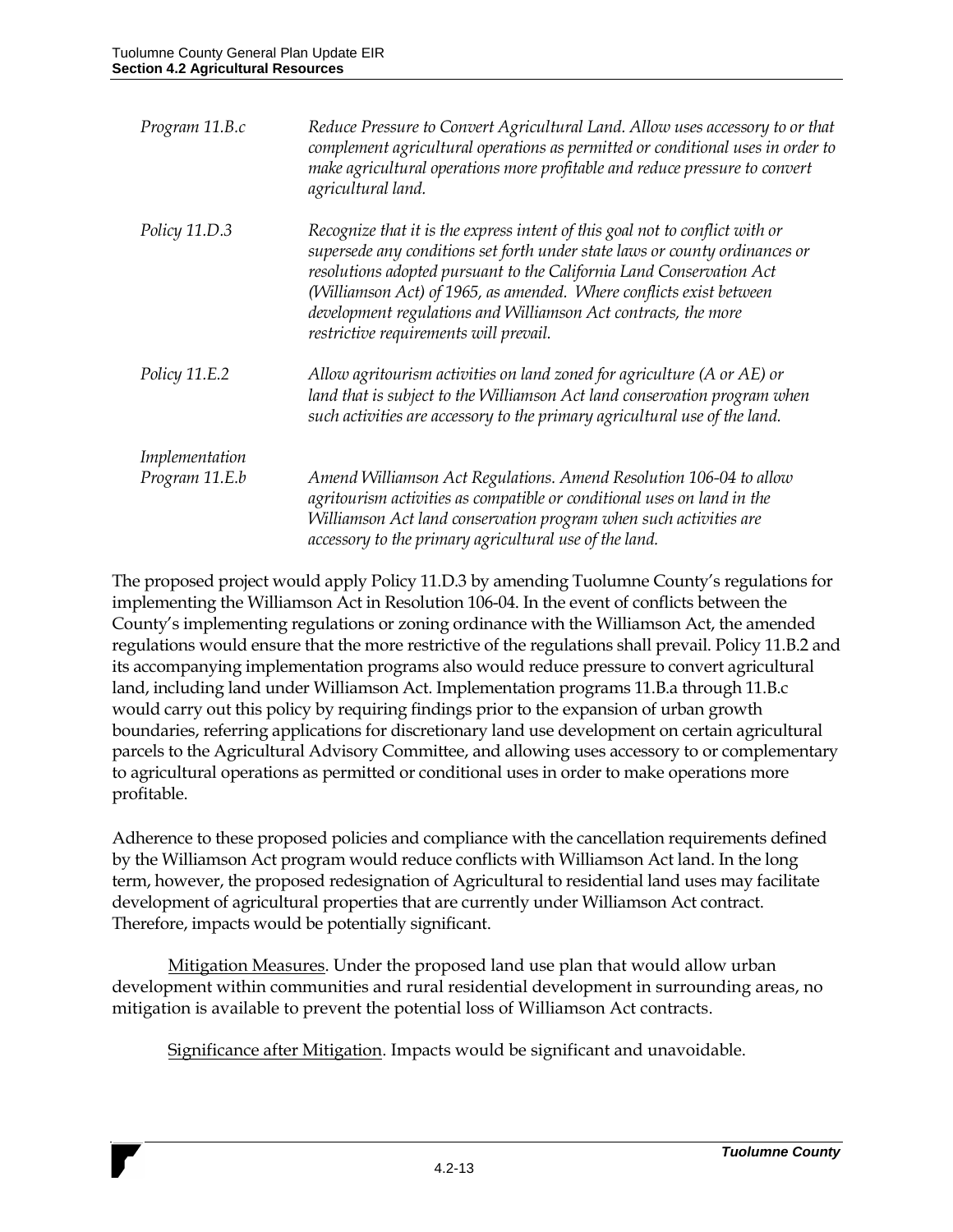**Impact AG-4 The General Plan Update would alter the present land use pattern in portions of the County and may result in incompatibilities where urban and agricultural uses would directly abut each other. The proposed allowance of commercial events on agricultural land also may result in incompatibilities with nearby agricultural operations. However, land use conflicts would be reduced through the separation of potentially conflicting land uses, proposed policies, the review process for Conditional Use Permits, and application of the County's Right to Farm Ordinance. Therefore, impacts that would occur from urban development and commercial events would be Class III,**  *less than significant***.**

By design, the General Plan Update would focus future development within existing communities and their urban development boundaries, reducing the placement of urban development adjacent to agricultural operations. However, at the fringe of urban communities, the General Plan Update would allow development adjacent to agricultural uses, especially grazing lands. As discussed under Impact AG-1, the General Plan Update would redesignate for various residential uses approximately 4,509 acres of small parcels that are currently designated Agricultural and mostly located within or adjacent to existing communities. Although the majority of these parcels are currently developed with residences, future development on any undeveloped parcels that would be redesignated for residential uses could result in the addition of residences adjacent to remaining agricultural land on the outskirts of communities. In addition, rural residential development could occur adjacent to agricultural operations. Development adjacent to agricultural uses may generate land use conflicts that could adversely affect both types of uses. In addition, the proposed allowance of commercial events on agricultural properties could generate land use conflicts with surrounding agricultural operations.

*Impacts to Agricultural Uses*. Residential development adjacent to agricultural land can have several negative impacts on the continuation of agricultural activities. For example, clearing and grading activities during construction could create excessive dust that could temporarily affect agricultural productivity (see Section 4.3, *Air Quality*). However, the emission of dust particulates during construction activity would be reduced by implementation of best management practices in Mitigation Measure AQ-1, which include watering of exposed soils as needed; enclosure, covering, or watering of exposed piles of construction debris; limiting vehicle speeds on-site; and securely covering all loads on haul/dump trucks. The introduction of urban development next to agricultural operations also could increase the risk of trespassing and vandalism on adjacent agricultural land.

The placement of residences adjacent to cultivated agriculture can have adverse economic impacts. Increased regulations and liability insurance to protect the farmer from adjacent urban uses cost time and money. Some farmers whose operations may be sensitive to nearby residences voluntarily limit their hours of operation and do not intensively use the portions of their property closest to urban uses, in effect establishing informal buffer zones on their own property. This has the effect of lowering crop yields, which can potentially affect the long-term economic viability of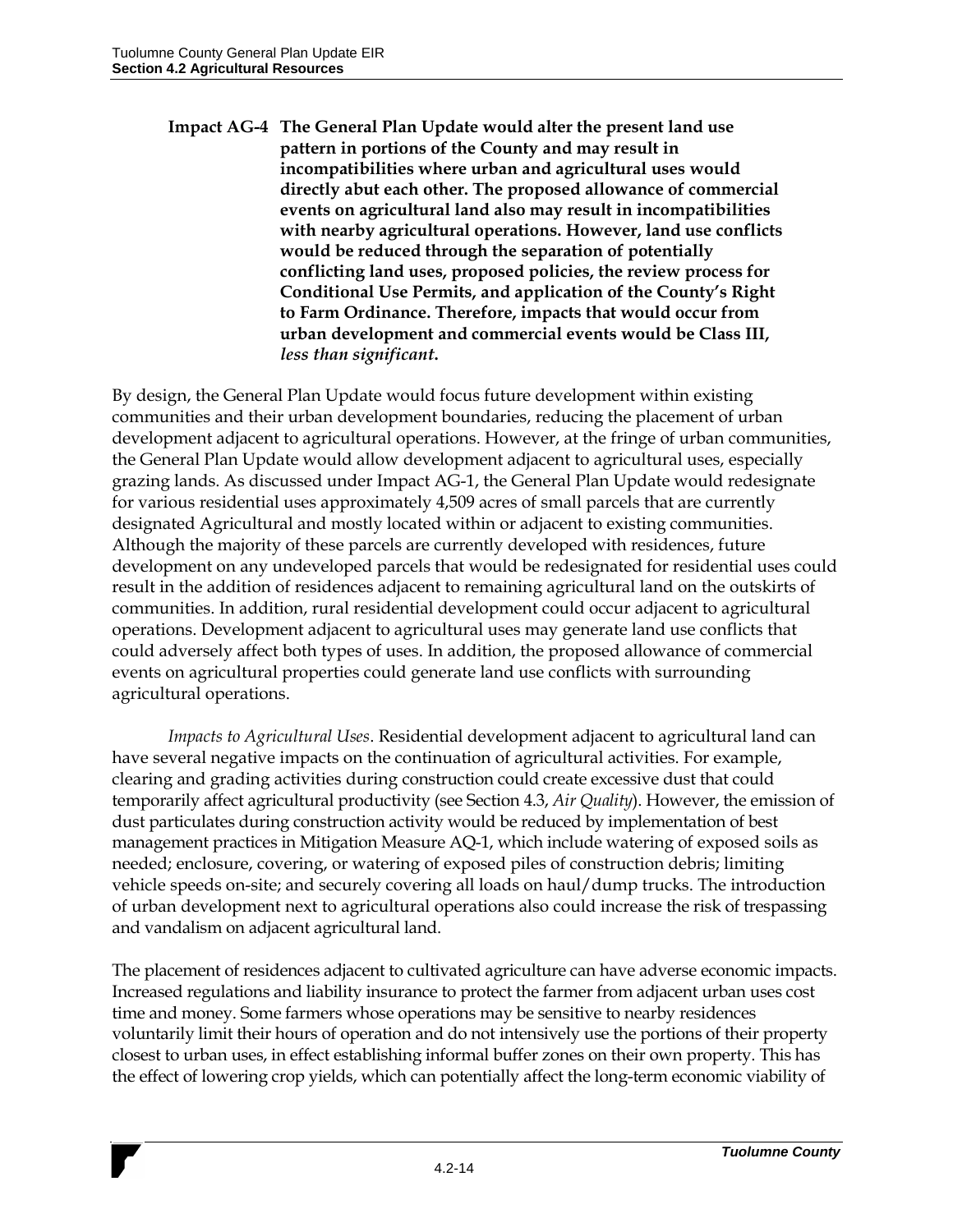the agricultural operation. This could ultimately cause the loss of agricultural production due to cessation of operations if the economic impacts become severe enough.

As discussed in Impact AG-1, the proposed amendments to Title 17 would allow special events, among other commercial accessory uses, on properties zoned for agricultural use. Commercial events such as weddings, festivals, and other public gatherings on agricultural land could adversely affect nearby agricultural uses by generating traffic on local roadways and noise from human conversations, music, and loudspeakers. However, potential impacts would be temporary and limited to the duration of special events. Furthermore, because commercial events would be conditional uses under Williamson Act contracts and on land zoned A-10, RE-5, and RE-10, potential impacts could be addressed during the review process for conditional use permits.

*Impacts to Residential Uses.* Those residing adjacent to agricultural land commonly cite odor nuisance impacts, noise from equipment, dust, and pesticide spraying as typical land use conflicts. Pesticide use on nearby crops and the suspension of dust from operation of equipment and earth-moving activities could create health concerns for residents. Additionally, odors from fertilizers, herbicides, pesticides, and equipment exhaust can be incompatible with residential uses. Agricultural equipment can generate substantial noise levels (see discussion and analysis Section 4.11, *Noise*). In addition, the development of residential uses near timber land could result in exposure to normal industry practices that generate dust, smoke, noise, chemical pesticides and herbicides, and truck traffic.

Residential development next to agricultural uses could expose these urbanized uses to the above referenced issues and also result in reduced property values along the interface with agricultural uses. In turn, these potential incompatibilities can result in the generation of nuisance complaints, which can in turn adversely affect agricultural resources. However, as discussed in Section 4.3, *Air Quality* and Section 4.11, *Noise,* the above issues have been determined not to be significant and/or can be adequately mitigated; accordingly, any such potential land use conflicts would be considered to have a less than significant impact on agricultural resources.

In addition, the County's Right to Farm Ordinance would help to protect on-going agricultural operations from nuisance lawsuits. This ordinance promotes a "good neighbor policy" between agriculturalists and residents by advising purchasers and residents of nearby property of inherent potential problems such as sounds, odors, dust, and chemicals from agricultural operations. Neighbors also are notified that they should be prepared to accept such inconveniences or discomforts as a normal and necessary aspect of living in a county with a strong rural character and a healthy agricultural sector.

The existing agricultural industries located within the plan area are a major contributor to the County's economy, and to protect the viability of this valuable industry, the General Plan Update locates more intensive residential uses away from agricultural land. The General Plan Update also contains policies and programs to install buffers between new development and adjacent agricultural land and to minimize potential conflicts by conditions of approval for new development. Application of the County's existing Right to Farm Ordinance to agricultural uses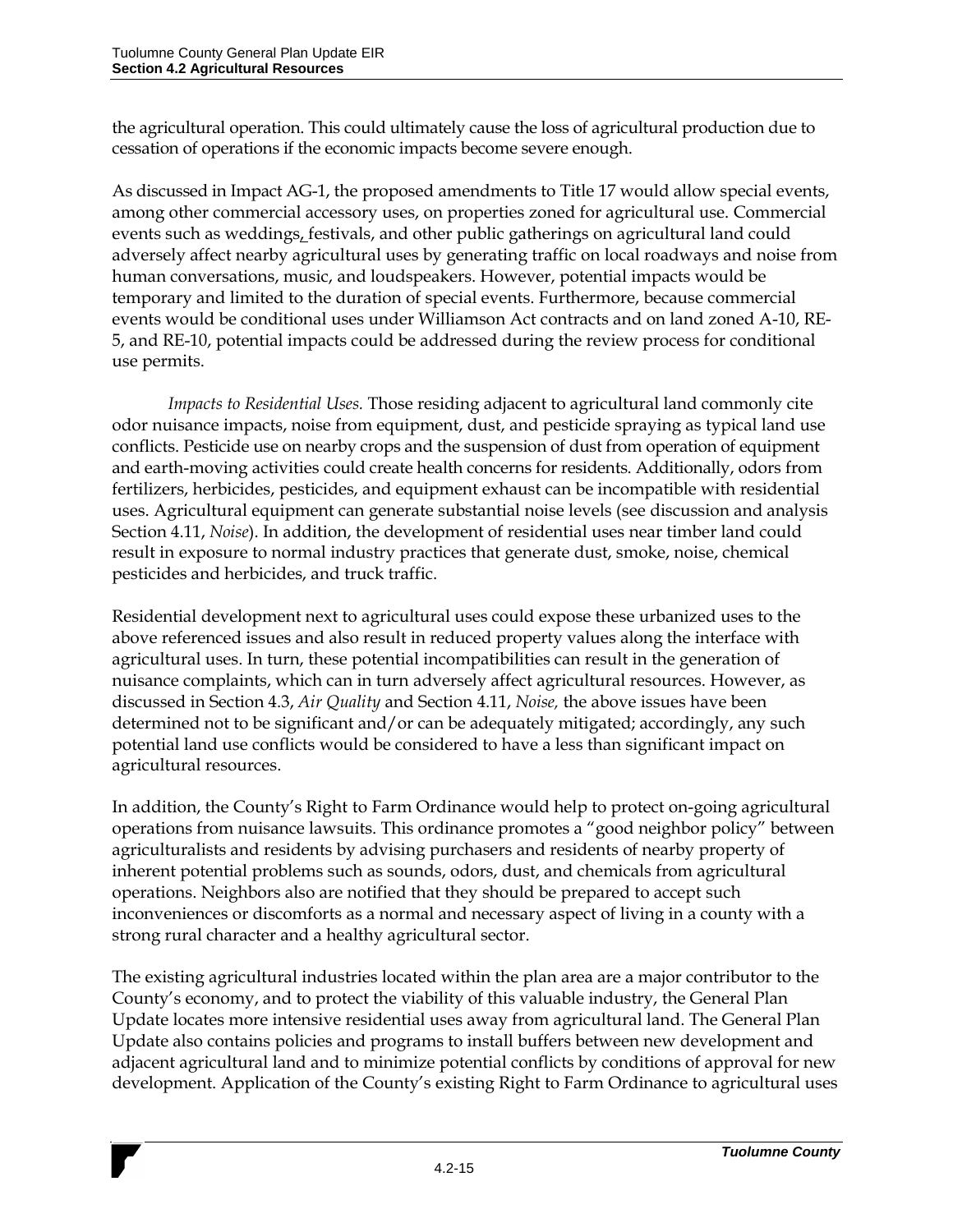(and the proposed application of this ordinance to timber production), would further reduce potential agricultural/urban conflicts.

The following implementation program in the updated Land Use Element would mitigate potential conflicts between urban and agricultural uses by designating areas for new urban residential development away from existing agricultural uses.

| Implementation                   |                                                                                                                                                                                                                                                                                                                                                                                                                                                                                                                                                                                                                                                                                                                                                                                                                                                                                                                                                                                                                                                                                                     |
|----------------------------------|-----------------------------------------------------------------------------------------------------------------------------------------------------------------------------------------------------------------------------------------------------------------------------------------------------------------------------------------------------------------------------------------------------------------------------------------------------------------------------------------------------------------------------------------------------------------------------------------------------------------------------------------------------------------------------------------------------------------------------------------------------------------------------------------------------------------------------------------------------------------------------------------------------------------------------------------------------------------------------------------------------------------------------------------------------------------------------------------------------|
| Program 1.B.d                    | Land Uses Compatible with Residential Uses. Designate, where possible,<br>land around existing residential neighborhoods for uses that are<br>compatible with residences. Designate areas for new urban residential<br>development away from existing incompatible land uses, such as<br>agriculture, mining and industrial uses.                                                                                                                                                                                                                                                                                                                                                                                                                                                                                                                                                                                                                                                                                                                                                                   |
|                                  | The updated Agricultural Resources Element includes the following goals, policies, and<br>implementation programs to reduce conflicts between agricultural and urban uses.                                                                                                                                                                                                                                                                                                                                                                                                                                                                                                                                                                                                                                                                                                                                                                                                                                                                                                                          |
| Policy 11.A.4                    | New development adjacent to land designated Agricultural (AG) by the<br>General Plan land use diagrams shall provide a buffer on the<br>development site so the new development would not be substantially<br>detrimental to adjacent agricultural operations consistent with<br>Implementation Program 11.A.d.                                                                                                                                                                                                                                                                                                                                                                                                                                                                                                                                                                                                                                                                                                                                                                                     |
| Implementation<br>Program 11.A.d | Provide Buffers from Adjacent Agricultural Land. Development<br>proposed adjacent to land designated Agricultural (AG) by the General<br>Plan land use diagrams shall provide a buffer from the agricultural land.<br>The buffer shall be 200 feet in width and located on the development site.<br>No residential or non-agricultural buildings may be erected in the buffer<br>area as long as the adjacent land remains designated Agricultural (AG).<br>The buffer may be reduced in width by the Board of Supervisors after<br>considering the recommendation of the Agricultural Advisory<br>Committee if such a reduction is determined appropriate based upon the<br>topography, vegetation, roads or other physical features of the buffer area<br>or other factors considered by the Committee.<br>If the General Plan land use designation of the adjacent land is amended<br>in the future to a designation other than Agricultural (AG), the need for<br>the buffer area will be eliminated and the land use restrictions imposed<br>pursuant to this program will cease at that time. |
| Goal 11.C                        | Minimize conflicts between agricultural and non-agricultural uses.                                                                                                                                                                                                                                                                                                                                                                                                                                                                                                                                                                                                                                                                                                                                                                                                                                                                                                                                                                                                                                  |
| Policy 11.C.1                    | Allow agriculturalists to manage their operations in an efficient,<br>economic manner while minimizing conflict with non-agricultural uses.                                                                                                                                                                                                                                                                                                                                                                                                                                                                                                                                                                                                                                                                                                                                                                                                                                                                                                                                                         |
| Policy 11.C.2                    | Establish a buffer between agricultural land uses and residential/non-<br>agricultural land uses. It shall be the obligation of the party seeking the                                                                                                                                                                                                                                                                                                                                                                                                                                                                                                                                                                                                                                                                                                                                                                                                                                                                                                                                               |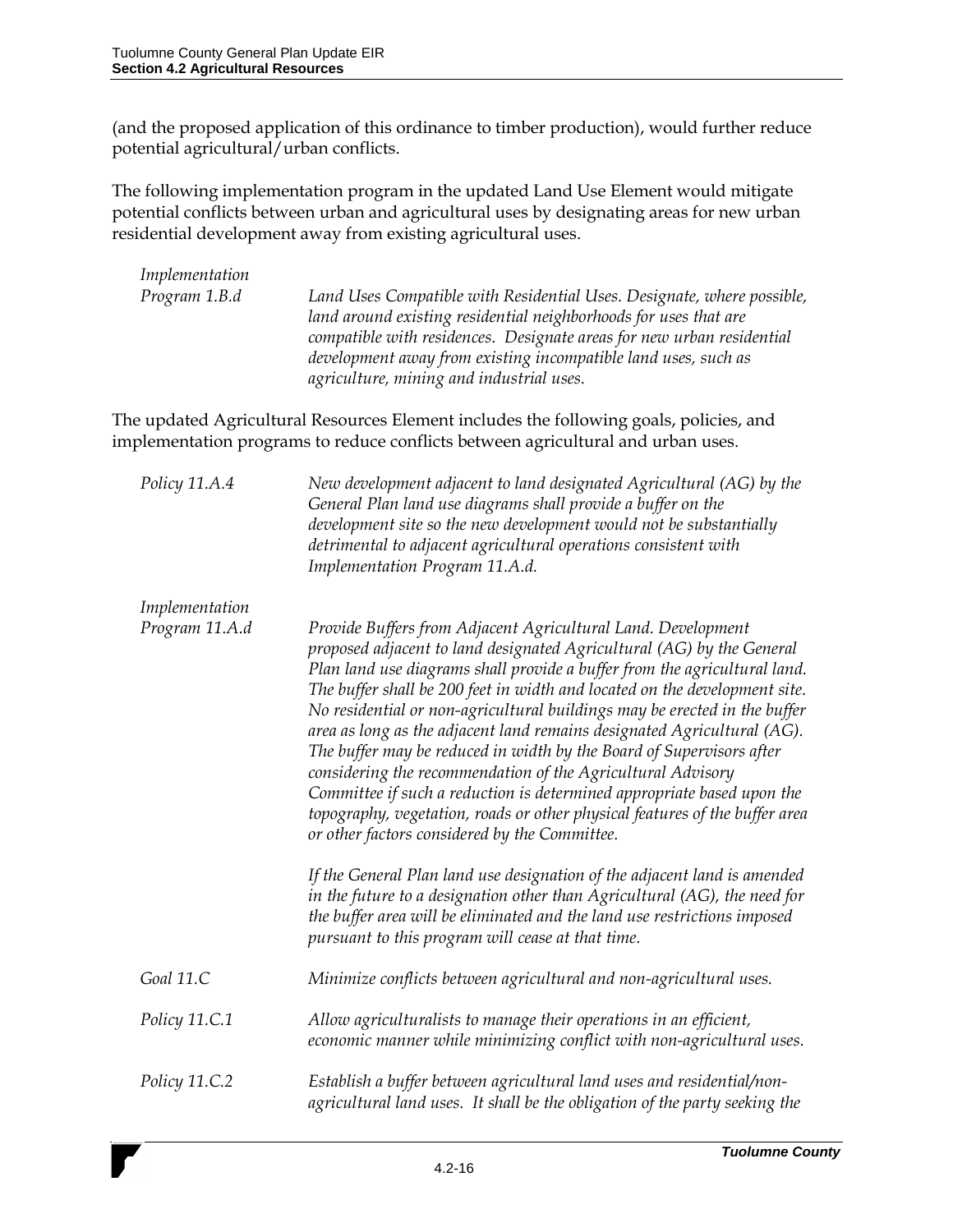|                                  | land use change to insure that a sufficient buffer is established between<br>the parcels. The buffer shall favor protection of the agricultural land.                                                                                                                                                                                                                                       |
|----------------------------------|---------------------------------------------------------------------------------------------------------------------------------------------------------------------------------------------------------------------------------------------------------------------------------------------------------------------------------------------------------------------------------------------|
| Implementation<br>Program 11.C.c | Minimize impacts to existing agricultural operations or use and resolve<br>potential conflicts between agricultural operations and new development<br>through conditions of approval made a part of such new development.                                                                                                                                                                   |
| Goal 11.D                        | Manage agriculturally-related industrial and commercial uses in<br>agricultural areas to facilitate local agricultural production.                                                                                                                                                                                                                                                          |
| Policy 11.D.1                    | Facilitate local agricultural production, by allowing the following<br>agricultural support services where appropriate within agricultural<br>areas:                                                                                                                                                                                                                                        |
|                                  | Those facilities which supply an agricultural need such as: farm<br>a.<br>supply, feed sales, agricultural product storage, or feed yards.                                                                                                                                                                                                                                                  |
|                                  | Those facilities which benefit agriculture by processing or<br>b.<br>packaging agricultural products such as: slaughtering facilities,<br>packing sheds, canneries, wineries or sawmills.                                                                                                                                                                                                   |
|                                  | Those facilities which benefit agriculture by converting<br>c.<br>agricultural by-products to other uses such as: livestock feed<br>yards or alternative energy power generation, utilizing<br>agricultural by-products.                                                                                                                                                                    |
|                                  | Those facilities which process rock, aggregate gravel, or minerals.<br>d.                                                                                                                                                                                                                                                                                                                   |
| Implementation<br>Program 11.D.a | Agricultural Support Services in Agricultural Areas. Require<br>agricultural support services allowed on land designated for Agriculture<br>(AG) to conserve the rural setting, agricultural landscape and<br>operational practices of the adjacent agricultural areas through<br>conditions attached to development permits and other approvals for such<br>agricultural support services. |
|                                  | ddition, the undeted Metund December Element has the following incubance this                                                                                                                                                                                                                                                                                                               |

In addition, the updated Natural Resources Element has the following implementation program to protect timber management and harvesting activities under the County's Right to Farm Ordinance:

| Implementation |                                                                           |
|----------------|---------------------------------------------------------------------------|
| Program 4.B.c  | Maintain Right to Farm Ordinance Relative to Timber Management.           |
|                | Maintain Chapter 5.20 of the Tuolumne County Ordinance Code, the          |
|                | Right to Farm Ordinance, so that it clearly includes timber management    |
|                | and harvesting activities within protected agricultural uses, in order to |
|                | protect these timber activities, as well as the growing of timber.        |